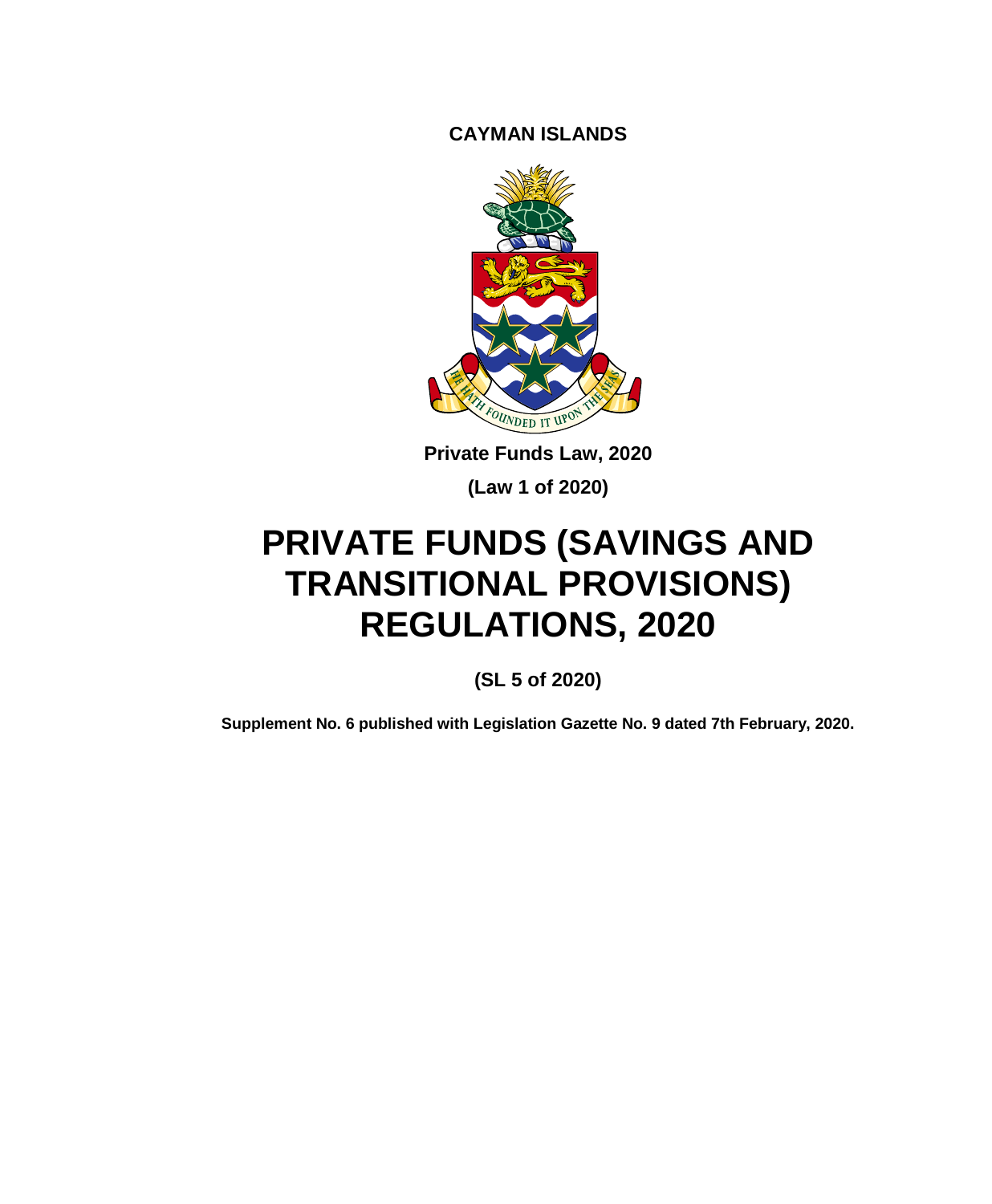### **PUBLISHING DETAILS**

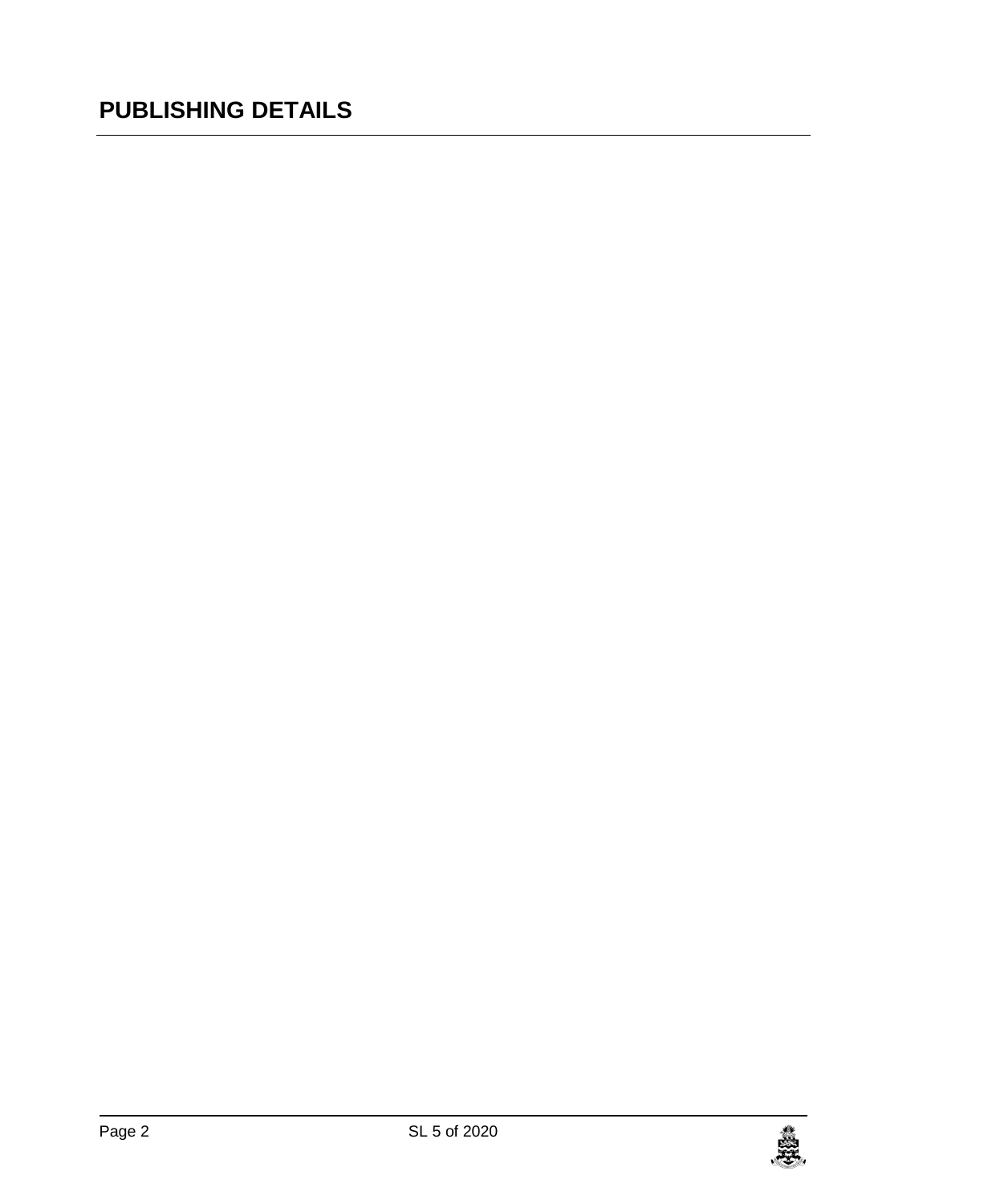### **CAYMAN ISLANDS**



**Private Funds Law, 2020**

**(Law 1 of 2020)**

## **PRIVATE FUNDS (SAVINGS AND TRANSITIONAL PROVISIONS) REGULATIONS, 2020**

**(SL 5 of 2020)**

In exercise of the powers conferred by section 33 of the Private Funds Law, 2020 the Cabinet makes the following Regulations —

#### **1. Citation and commencement**

- **1**. (1) These Regulations may be cited as the Private Funds (Savings and Transitional Provisions) Regulations, 2020.
	- (2) These Regulations come into force immediately after the *Private Funds Law, 2020* comes into force.

### **2. Savings and transitional**

- **2**. (1) Notwithstanding any provision to the contrary in the *Private Funds Law, 2020,* a private fund that begins to carry on business in or from the Islands at any time during the period of six months beginning on date of commencement of that Law may continue to carry on business in or from the Islands without complying with that Law until  $7<sup>th</sup>$  August, 2020 or such further period as may be specified by the Authority.
	- (2) Notwithstanding any provision to the contrary in the *Private Funds Law, 2020*, a private fund that immediately before the date of commencement of that Law